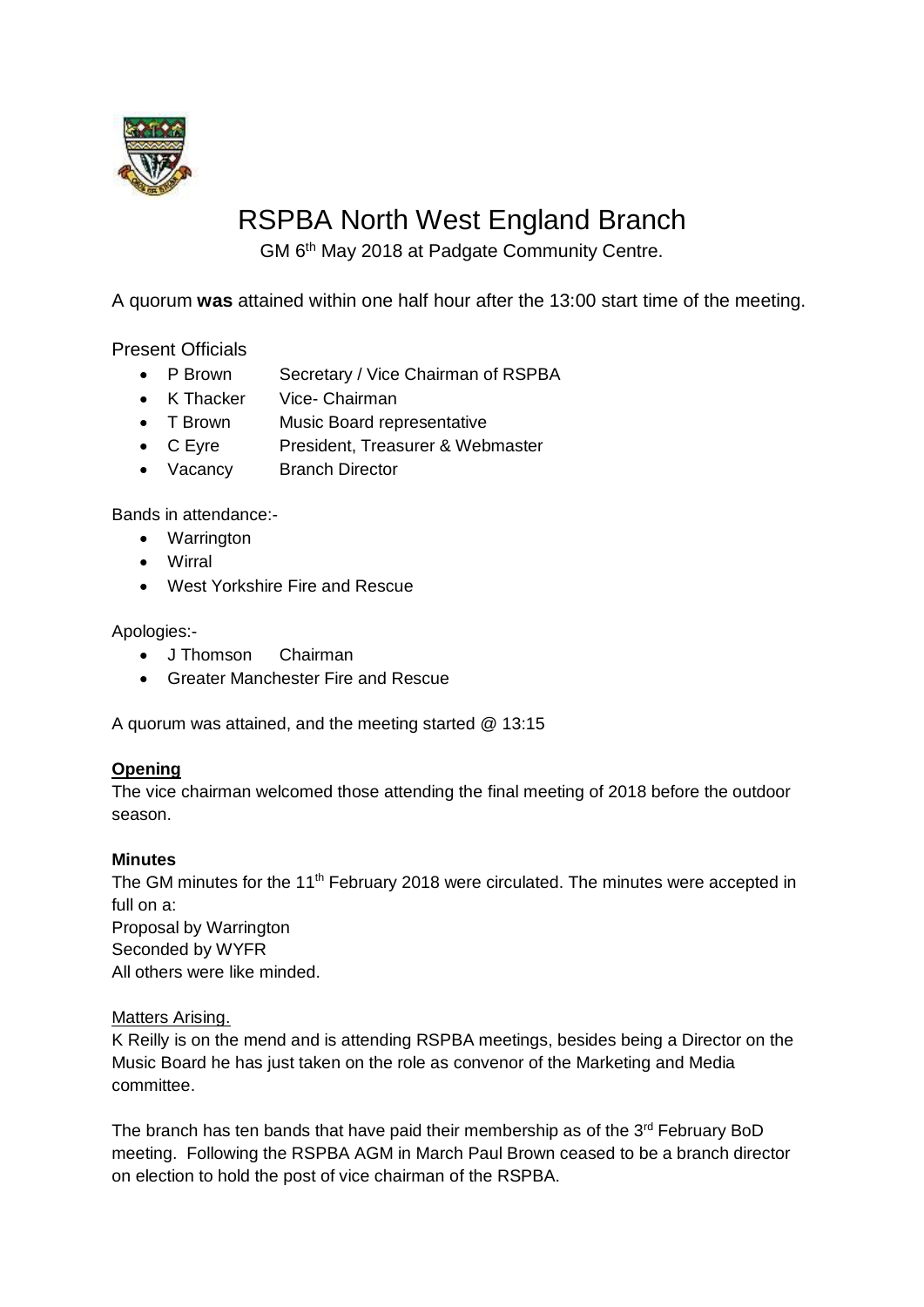The branch cannot comply with the requirement for a minimum number of bands to elect a representative on to the BoD. Paul will continue to provide an update on RSPBA business at Branch meetings.

# **Treasurers Report**

It has been a good year considering the weather event that impacted the trios.

A balance sheet was circulated, which has a couple of items to be considered before it is complete (Hall Hire / Prizes). The current position is a loss of approximately £70.00 on the year.

A frank discussion took place on the organising of events and the need for all to agree the financial implications up front.

# **Directors Report**

The RSPBA PVG documentation approved has been published to the RSPBA Web site. Please take note and adapt as needed for use with your Band.

Premises plans are awaiting approval before finally progressing with the tender process. The vacation of the Washington Street building is scheduled for the 11<sup>th</sup> to 13<sup>th</sup> May. Headquarters staff are being relocation over the road into temporary office space. Work is still expected to be completed by early 2019.

The RSPBA AGM was held in March with 86 Bands represented. The resolutions that were agreed are:-

**OR1 - 2018: Confer / Comment on a Performance.**

**OR2 - 2018: Pipe Band College**

**OR3 - 2018: MB Piping and drumming representatives.**

**OR4 - 2018:** *RSPBA Articles of Association – Increase the number of Directors* 

Promoters for the 2019, 20 and 21 Major Championships have been selected from those who submitted bids. Details of the venues will be communicated once all the involved parties have been notified in writing as to their success or failure in being select to host a Championship.

The Pipe Band College is being established following the AGM from the Education Management Group. There is to be a new application procedure for applying for Out Reach training and funding.

Members of the Branch (and Face Book group) need to be aware of the changes with the data protection law. Do not pass on contact details to a third party, advise them to look on the Web Site, or take their details and pass them on to the involved party so they can contact the third party.

# **Music Board Report**

The MB are to issue (via headquarters) to all the secretaries of Grade 4 bands a questionnaire that needs to be signed by the Pipe Major regarding the Grade 4 competition format, to identify what changes if any need to be considered. The playing of 2/4 tunes from